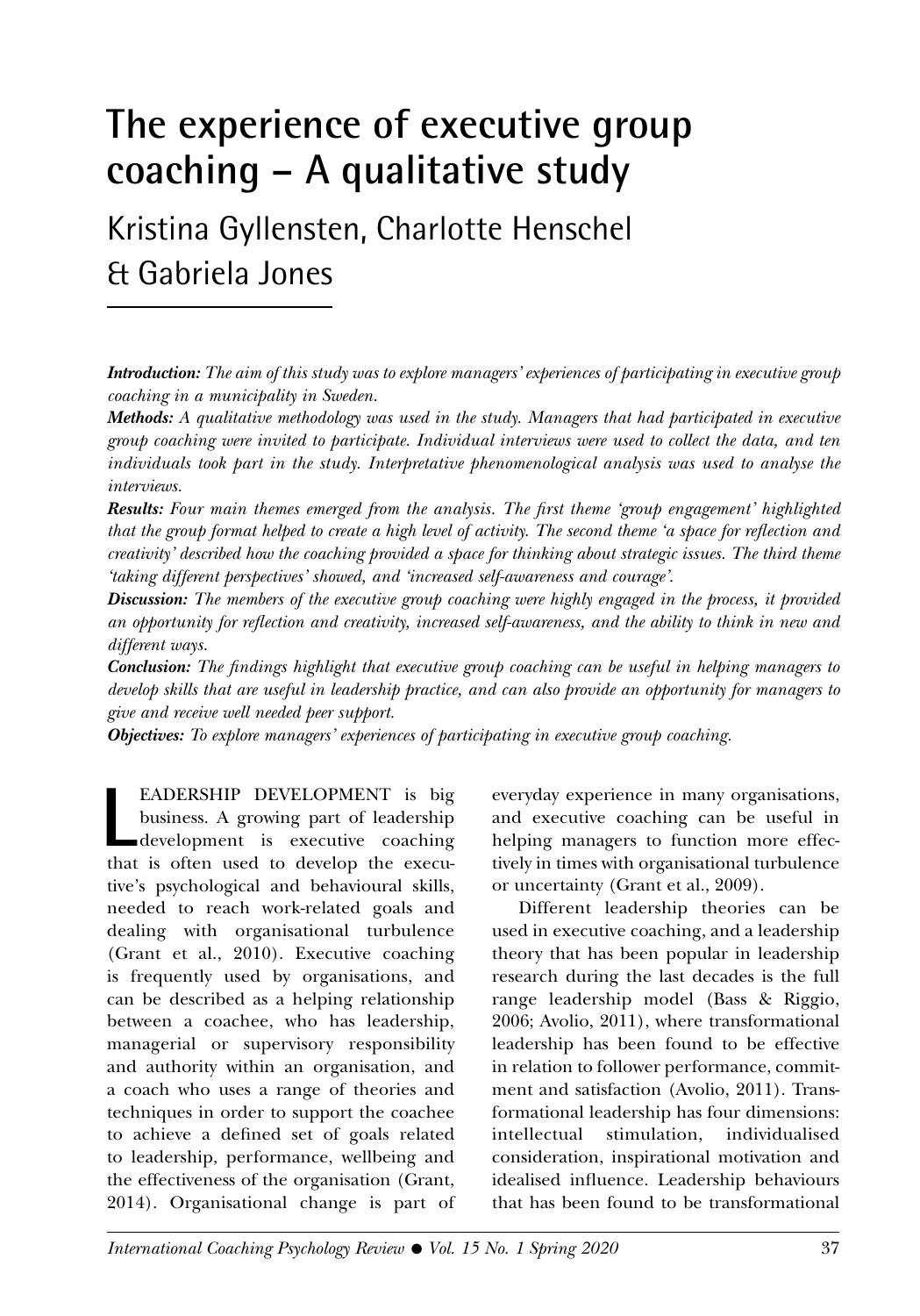include to be good role model, to create a common vision, to continuously challenge and question processes, and to encourage employees doing a good job (Kouzes & Posner, 2012). A study with school principals (Cerni et al., 2010) investigated whether a coaching intervention could bring about changes in transformational leadership. It was found that after the intervention there was a significant increase in transformational leadership scores, this change was not found in the control group. Executive coaching has been found to be an effective method in leadership development (Kombarakaran et al., 2008; Tach, 2002), and to improve skills and performance (De Meuse et al., 2009). In a review of the literature on executive coaching Grant (2014) states that although the emerging evidence-base suggests that executive coaching can be effective more empirical research is needed.

Most coaching is conducted in a one-toone format, but recently there has been an increased interest in 'group' or 'team' coaching. For example, Brown and Grant (2010) argue for the increased use of group coaching in organisational settings. There are different approaches to group coaching. For example, team coaching is a type of group coaching where members of an existing team are coached together to reach a common goal (Thornton, 2010). Another type is group coaching in learning groups; it can also be called individual coaching in group. Each group member is coached individually in accordance with their personal goals, and take turns being coached. In this approach the group members can contribute with peer perspectives and experiences. The coaching is organised around one or several common coaching areas that are relevant for all the group members. These coaching groups can consist of members from the same organisation or the same area of business (Nicholas & Twaddell, 2008). There are mostly theoretical articles on the topic of group coaching, and a lack of outcome studies on the effects (Britton, 2013; Brown &

Grant, 2010). Nevertheless, a few studies have evaluated the effectiveness of team coaching and found that it was related to successful innovation in work teams, and team learning behaviours (Rousseau et al., 2013; Edmondson, 1999).

Executive coaching is frequently used by organisations, and has been found to be effective but more research is needed. The use of group coaching is increasing and executive group coaching could be a cost-effective alternative to individual coaching. In addition, it has the potential for positive group effects such as the development of support within the group, improved listening and communication skills, and knowledge transfer between group members. However, there is a lack of research investigating the effectiveness and experiences of group coaching. Therefore, the aim of this qualitative study was to explore managers' experiences of participating in executive group coaching.

## **Methods**

### *Background*

During the years 2012–2013 a municipality in Sweden offered group executive coaching to all heads of the departments/units (approximately 70 manages) in the city district administration. The coaching buyer specified that the coaching should take place in a group setting, both because of cost-effectiveness and because it was viewed as an opportunity to create a shared vision of leadership. The buyer set some overarching goals for the coaching which included improved ability to handle organisational change and improved leadership skills.

### *Executive group coaching method*

The group coaching took place during a six months period and consisted of four sessions. All coaching was done in groups and each coaching group consisted of six group members and one coach. The group members set their own specific goal/goals within the overarching goals set by the buyer. During the sessions the group members took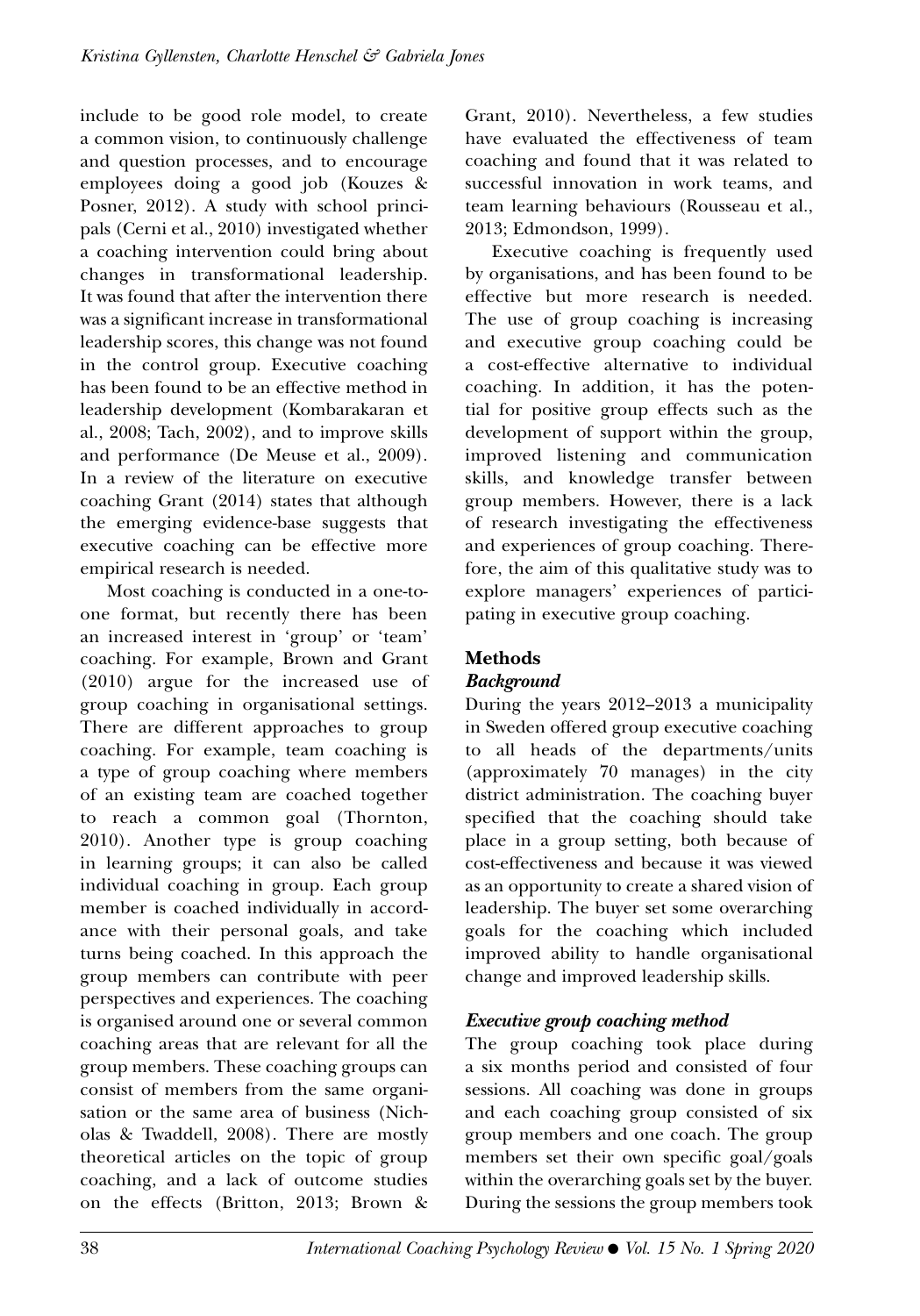turns to be coached in the group. The coach was in charge of the coaching structure, and the group members that were not being coached, could offer reflections and suggestions when they were invited to do so. The coaching was conducted by psychologists working at occupational health care who had coaching training and experience in leadership development.

The group coaching process contained the following steps:

- *First session* Personal presentations, focus on the general aims of the coaching, personal goals and development of action-plan.
- *Second/third session* Follow-up on action-plan, planning the next steps.
- *Fourth session* Follow-up on the initial goals, plan for continuing the work, evaluation of the process.

### *Participants*

The participants in the current study were selected for the interviews on the basis that they had completed the executive group coaching. The researchers aimed to explore a range of experiences of the group coaching and wanted to interview participants with different backgrounds. The participants had been in different coaching groups (with different coaches), had varying ages and came from different departments. Overall, ten individuals participated in the study, seven women and three men, aged 41–65 years with a mean age of 52 years.

### *Procedure*

Individual semi-structured interviews were used to collect the data, and two of the authors conducted the interviews (CH & GJ), which took between 40 and 60 minutes. The interview schedule was used as a guide and contained open questions on the coaching process, the role of the group and the coaching alliance. Examples of questions included: 'What was effective in promoting change during the coaching?, 'What hindered change in the coaching?', 'What role did the group play in the coaching

process?', 'What role did the coach play?', 'Was there anything you wished the would have done differently?'. The interviews were tape recorded and transcribed verbatim. All participants signed a consent form that included information regarding the fact that participation was voluntary, that they could withdraw from the study, and that the data would be anonymised and confidential.

### *Analysis*

The interviews were analysed using interpretative phenomenological analysis (IPA) in accordance with the guidelines presented by Smith et al. (1999). IPA is phenomenological as it aims to explore in detail how participants make sense of the world and capture the participants' experiences of the phenomenon being studied. Therefore, it was suitable for the current study because the aim was to explore the participants' experiences of participating in the group coaching. The approach is also interpretative, because the researcher is trying to understand the experience of the participant through a process of interpretative activity. In a first step, the interview data were coded using pen and paper, line by line in the transcript. From this first set of codes preliminary themes were condensed for each interview. Then a list of themes from all interviews was created, and themes were grouped together, revised or deleted. After this process a final list of main themes was developed (see Table 2).

### **Results**

In the analysis of the data four main themes were developed:

- Group engagement.
- A space for reflection and creativity.
- Taking different perspectives.
- Increased self-awareness and courage.

### *Group engagement*

There was a high level of activity and engagement among the members in the group coaching. The coach instructed the group that when someone was being coached everyone should reflect on whether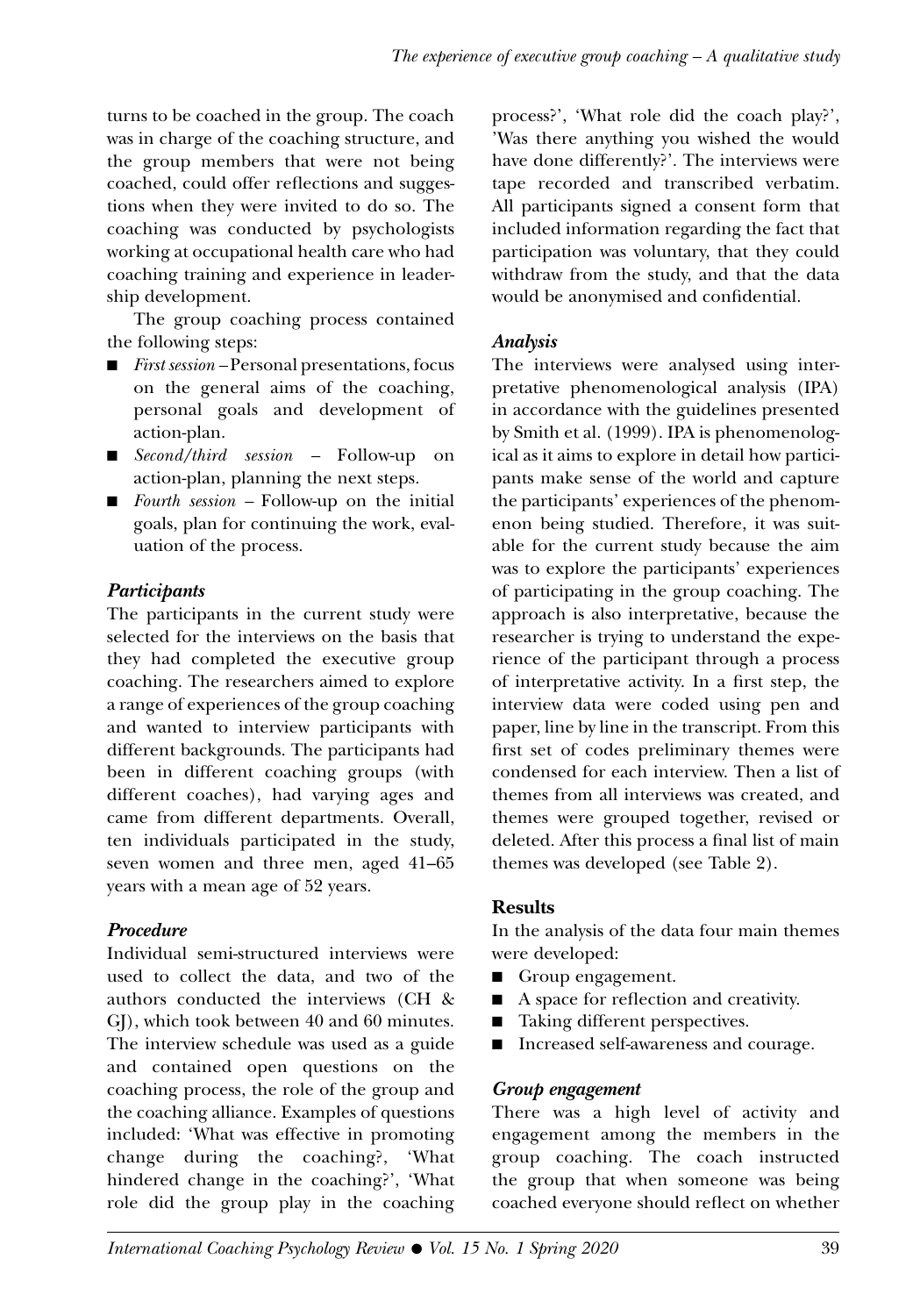this was relevant in their own leadership and be prepared to provide input to the colleague. The group members were eager to contribute to the coaching process:

*There were occasions during the coaching when we could ask questions or give advice to the coachee. And that was an exciting moment, to think about how I could contribute to someone else. And it created engagement in a good way.* 

There was a positive engagement in the other group members problems and development. The tasks and steps that were going to be performed between the sessions were described by one participant as 'cliffhangers'. There was an anticipation to find out what had happened with the situation that the colleague had discussed in the previous coaching session:

*We often got a homework task to carry out between the coaching sessions. I discussed something I had to do, got a related task and reported the outcome at every session We got so engaged in each other, so it became personal coaching, not only from the coach.*

#### *A space for reflection and creativity*

The group members had a very busy schedule and found it difficult to find time for reflection in their daily working lives. Many participants expressed that the coaching gave them a much needed opportunity to reflect on strategies and priorities in their leadership. Having the time to reflect on situations often lead to new solutions:

*If I had a small problem, I talked about this and somehow, I had the answer to how I wanted to handle the situation, and I got a little confirmation that my thinking was right.*

The fact that the group consisted of other managers in a similar situation was viewed as very valuable and the group atmosphere was described as very supportive. According to the participants the coaching group was a good place to find new solutions:

*So, you have a bettter chance to find different solutions while sitting in this group, it is six times more likely since normally you only have access to your own thoughts.* 

The coaching was experienced as a creative space, where they participants were encouraged to find their own solutions. The coaching process was flexible and was viewed as different from other leadership courses that promoted a specific way of thinking:

*We got to find the solutions ourselves. Otherwise, it is often the case that… one should adapt to a way of thinking that is promoted by a course. Here it was more flexible, here we created the solution together.* 

#### *Taking different perspectives*

The coaching aimed to help the coachees to view problems from different perspectives, and the participants described that the coaching had helped them to think in new ways. It was also useful that other group members shared their experiences of similar situations:

*The questions that were asked in the coaching got me thinking in new ways. And the other participants had sometimes experienced something similar or thought about it in a different way. It got me thinking in new ways, different ways.*

The group members learned from observing other managers being coached in the group, and one participant described how they could apply the coaching that was given to someone else:

*Sometimes I got an epiphany when others got coached… it was possible to directly apply it to what I was facing.* 

One manager had told the group that he had changed his leadership style as a consequence of taking part in the coaching. The coaching had helped him to develop his listening skills: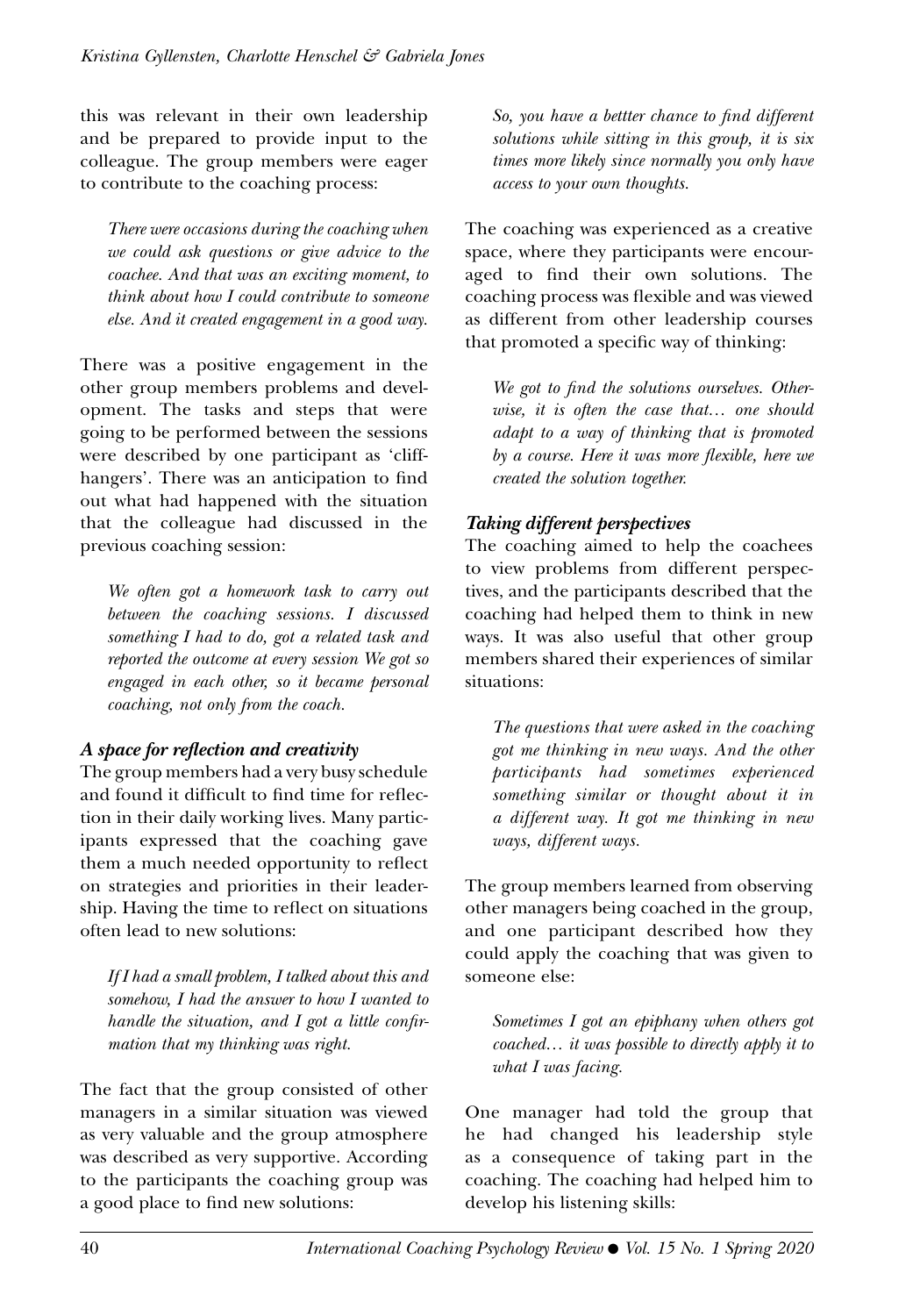*During our last coaching session one manager said that he had changed his leadership style during the coaching. That is what he said… He said that he had been doing it wrong before, that he didn't use to listen to his staff. Now he was asking his staff about their ideas and thoughts and said that it had changed the atmosphere at work.*

#### *Self-awareness*

The coaching sessions included reflective questions regarding leadership, which gave the participants opportunities to explore, define and redefine their own leadership. The process of the group coaching appeared to increase the group-members self-awareness:

*The group coaching is relevant for my work function. What role do I have, how can I take that role, and how can I work with my agenda?* 

One participant described how the group contributed to an increased awareness of self/their development needs:

*The group contributed to me seeing certain things in myself, and I had both positive and negative things that I needed to work with…*

The participants became inspired and learned from each other, and one participant described how they became really inspired by the communication skills of another group member:

*I realised that I can be a bit more direct, I learned this from one person in particular to say 'this is how it is…', to say it loud and clear. I really learnt from that. It was an important moment.*

The participants talked about increased courage in their leadership as a consequence of the coaching. This could mean courage to trust ones self and to be open about intentions and values:

*I have more courage, and I dare to trust myself…*

#### **Discussion**

The aim with this qualitative study was to explore managers' experiences of participating in executive group coaching. Four main themes emerged from the analysis: 'group engagement', 'a space for reflection and creativity', 'taking different perspectives', and 'increased self-awareness and courage'.

In the main theme 'group engagement' the participants described that they were mentally active during the coaching sessions, even when they themselves were not being coached. They became engaged in other coachees' problems and issues and wanted to contribute to the coaching process with questions and reflections. Interest in other coachees' processes also created an interest for taking part in the following coaching session in order to find out how things worked out. This description of engagement could be related to the theory about workplace engagement that has been proposed to be the opposite state to burnout. It can be defined as a state of high energy and strong sense of commitment to work functions and their performance (Maslach & Goldberg, 1998).

The main theme 'space for reflection and creativity' highlighted that the coaching provided an opportunity for reflection that was missing in the busy everyday life of the managers. Reflection was encouraged through discussions about goals and strategies. There was an openness and supportive atmosphere between the members in the group that was facilitated by the coaches. Brown and Grant (2010) have suggested that group coaches need to have an understanding of group-based dialogue processes, or group dynamics in order to create a good atmosphere in the group.

A further main theme was 'taking different perspectives', and the participants described that the coaching had helped them to view their problems in new and different ways. They had learned more flexible ways of thinking, more solution-focused thinking. The fact that everyone in the group was a manager, facing similar situ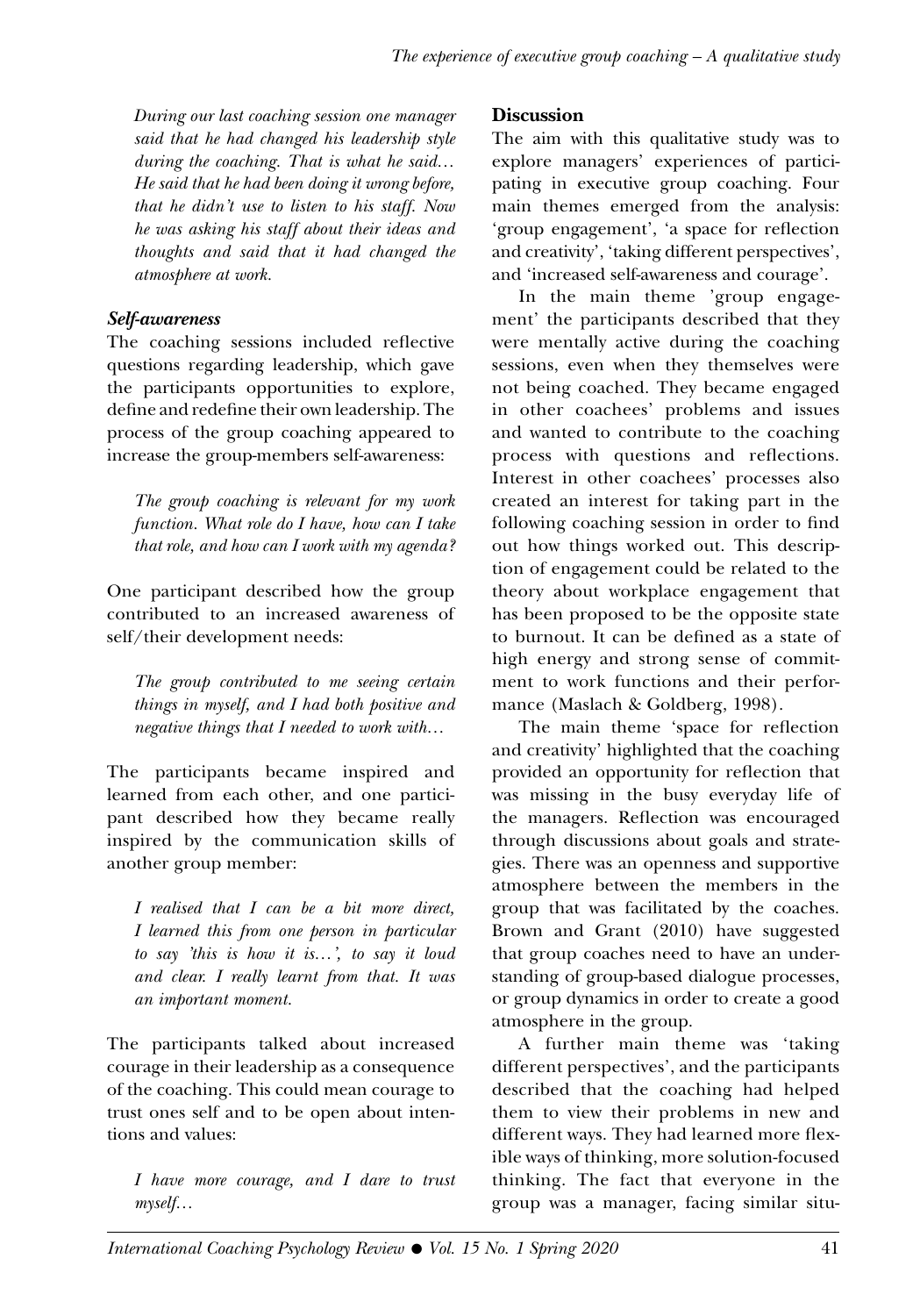ations and problems, was viewed as very positive and helped the coachees to change their thinking. Previous research has found that coaching can improve the ability to revise unhelpful thinking (Gyllensten et al., 2010) and Grant (2014) has found that executive coaching can enhance solution-focused thinking.

The final main theme was 'increased self-awareness and courage'. According to the participants, the coaching had helped them to become more aware of their leadership practice. This increased self-awareness lead to some changes in their behaviour, such as more clear and direct communication. They also expressed that they had become braver in their role as leaders. Similarly to these results, a previous study found that a group of managers taking part in a coaching intervention increased their transformational leadership techniques and became more aware and reflective about their leadership (Cerni et al., 2010). Effective leadership requires good personal awareness of one's own personal feelings, thoughts and behaviour (Gill, 2002), and studies have found that coaching can increase self-awareness (Grant, 2007; Grant et al., 2009; Gyllensten et al., 2010). Executive coaching has been found to increase leadership self-efficacy and resilience (Grant, 2014). This is similar to the current study were the participants reported that the coaching had helped them to increase courage and trust in themselves.

The implications of the results from the current study are that executive group coaching can provide a well needed opportunity for executives to increase their self-awareness, and reflect on their leadership skills and behaviours. It can increase the ability to take different perspectives which can improve problem solving. These are important skills for executives that are useful in their everyday leadership practice.

Group coaching requires a different set of skills by the coach compared individual coaching. The group coach has to be able to structure the coaching session to meet with the needs of the group, get everyone engaged and deal with group dynamics. Indeed, the coach can act as an important role model, by structuring the sessions fairly, asking open questions, using active listening, and focus on goals and solutions. If the coach and the group members create an open and non-judgmental atmosphere, the group can become an important support for executives. Support from a group of peers can be valuable, as this kind of support can be difficult to find for executives. Regarding transferability of the findings, it could be said that the themes can be relevant to executive group coaching in a similar context. For the current study, it is also important to relate the findings to previous research (see above), and thereby add to the accumulation of results regarding group coaching.

Regarding limitations, the participants received coaching from different coaches. The coaching was based on the same structure, but coaches have different personal approaches that will influence the coaching. The participants in the current study were selected on the basis that they had received group coaching in this particular municipality. And it is possible that the individuals that agreed to take part in the interviews were particularly positive towards the coaching. It may be less likely that individuals with negative experiences would volunteer to take part in an interview.

There is a need for more research on group coaching, and executive group coaching. Future research should involve qualitative exploratory studies of the experiences of the coaching, and larger scale studies focusing on individual or organisational outcomes. Qualitative studies and case studies can provide rich data on what actually happens in the coaching, but larger outcome studies are needed to measure the effects of the group coaching.

In summary, the present study explored participants' experiences of taking part in executive group coaching in the workplace. It was found that the coaching group members were highly engaged in the process; that the coaching provided an opportu